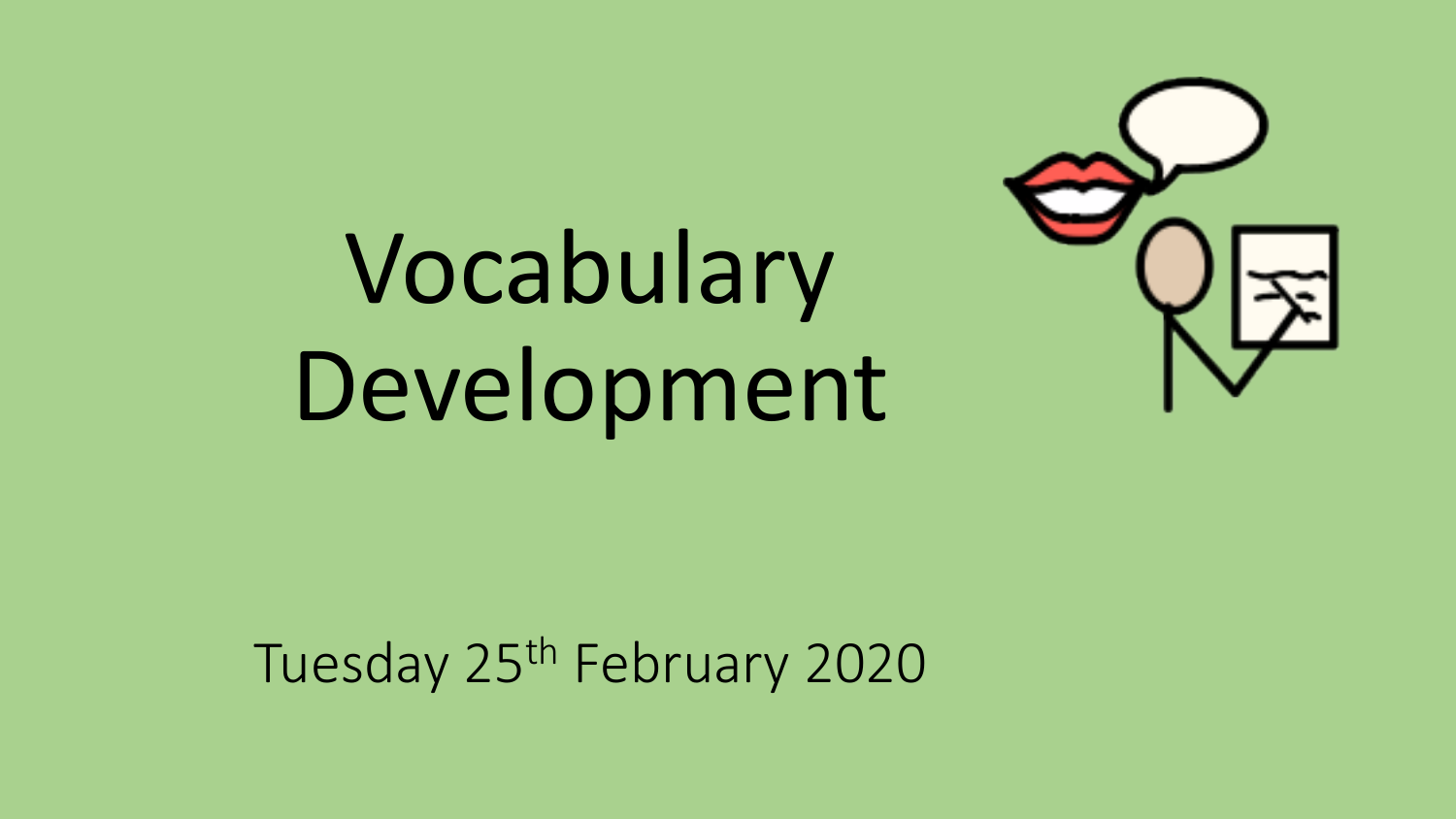### Words are Important

- To succeed at school and in life
- Reading to understand the words they decode
	- Writing a wide and varied use of words
- All subjects to understand the words that are used.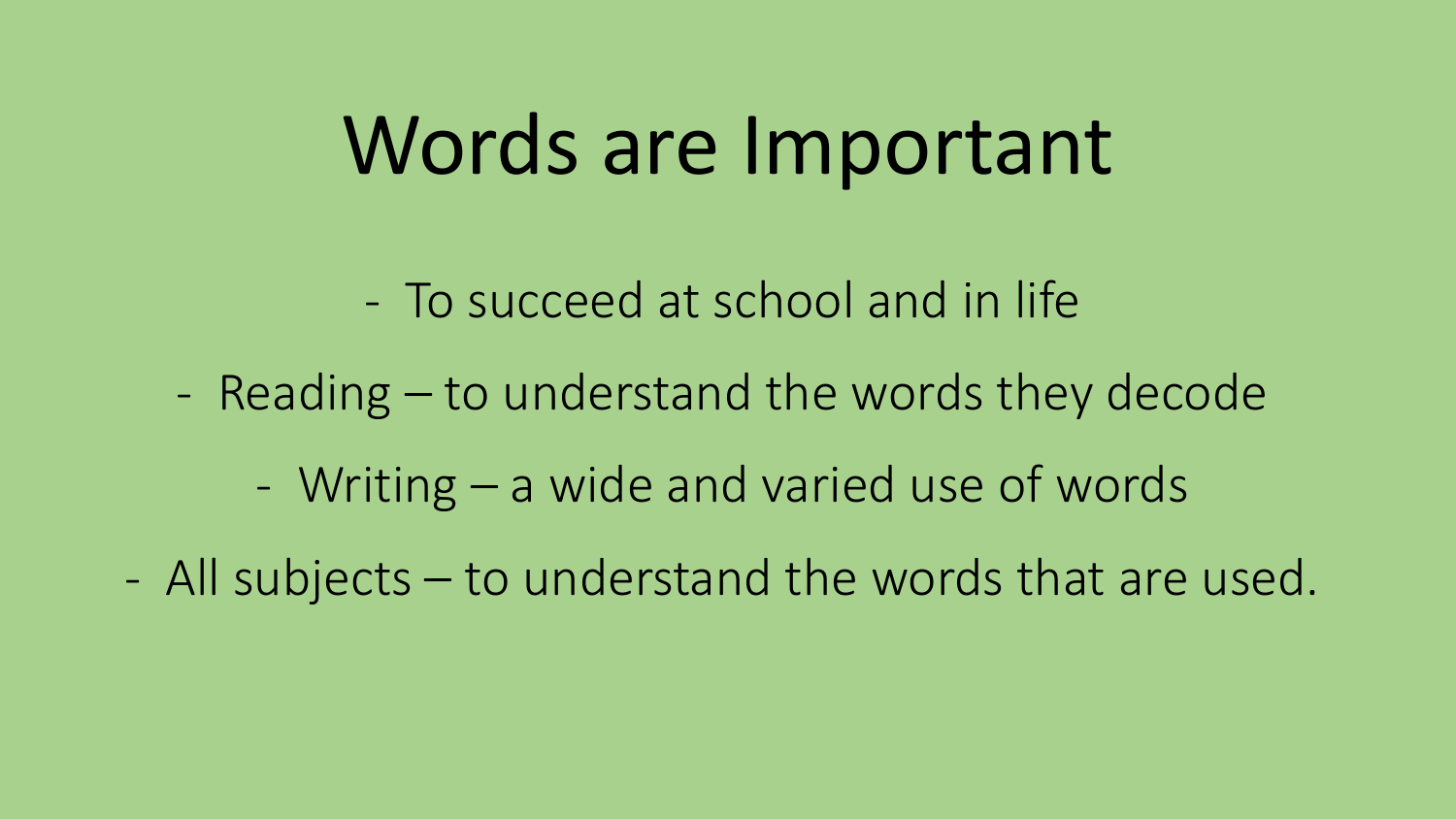#### Rose ~ 2009

# "If they can't say it, they can't write it"



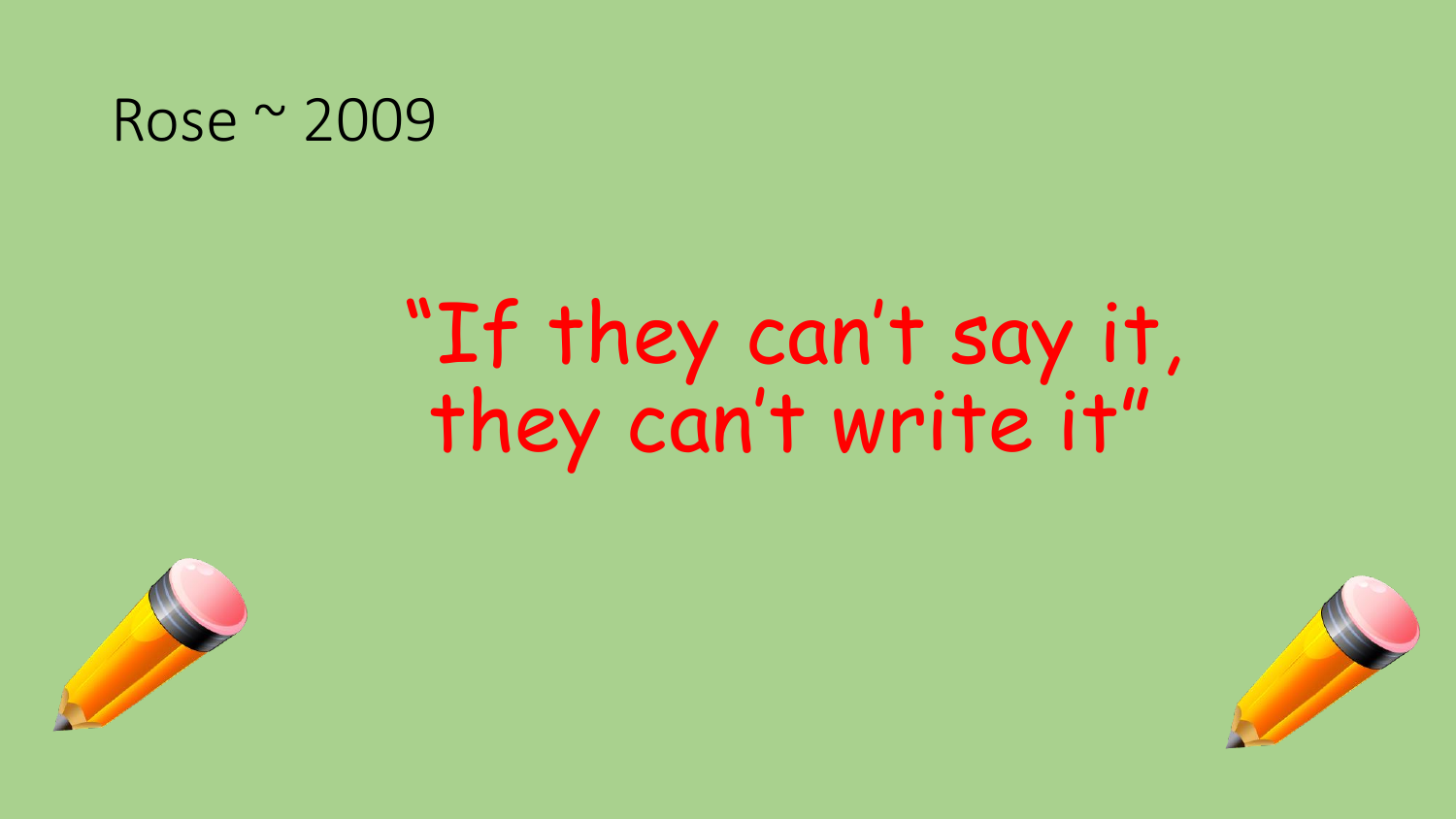# Support from home makes a difference!

- Using and talking about words at home as well helps children to learn new words faster and better!

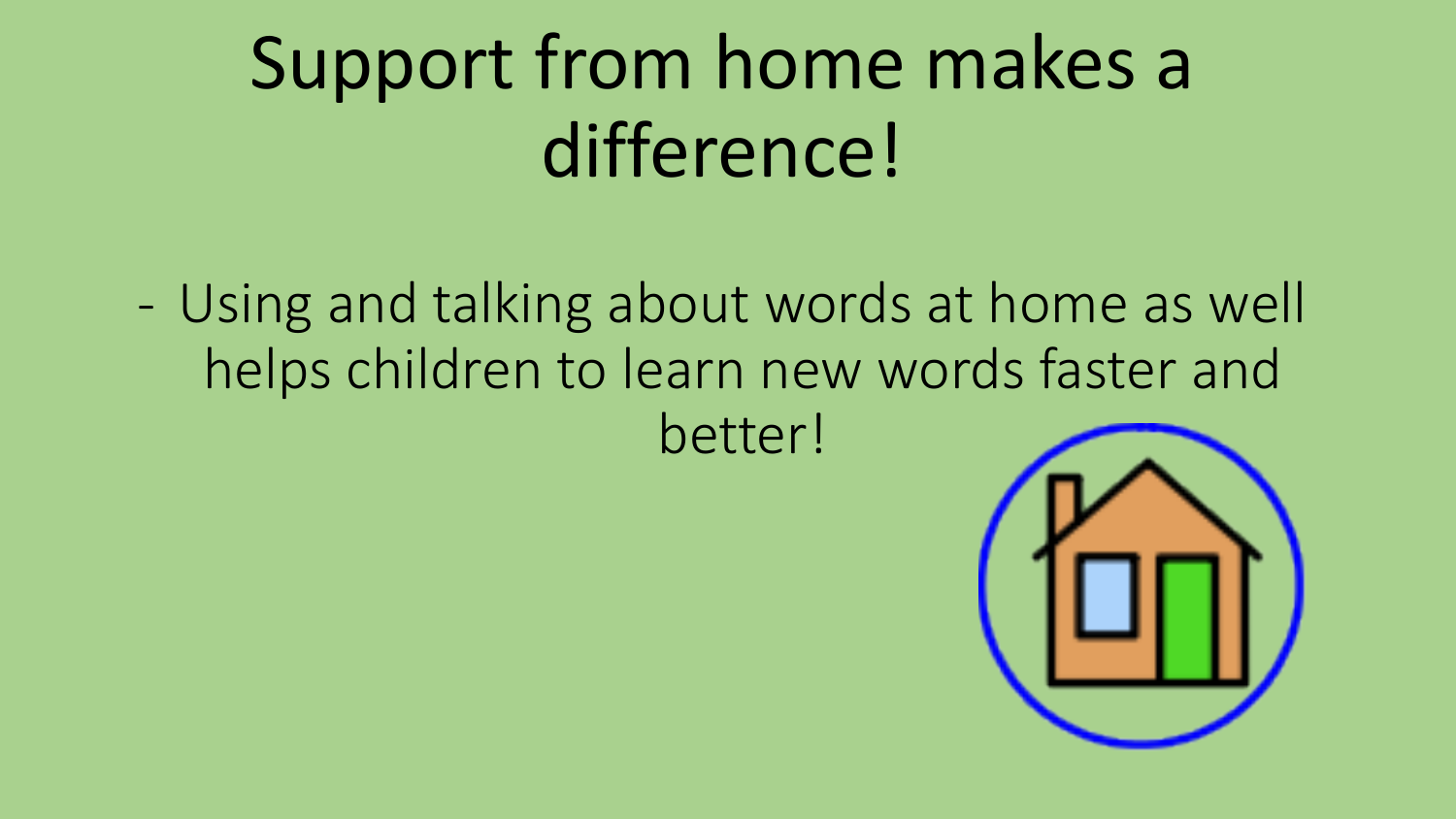### The way you talk helps your child to talk!

- Give your child time to talk.
- Talk about what you are doing/reading don't ask questions.
- Name things for your child.
- Encourage your child to say when they don't know something.
- Can you say it in a sentence?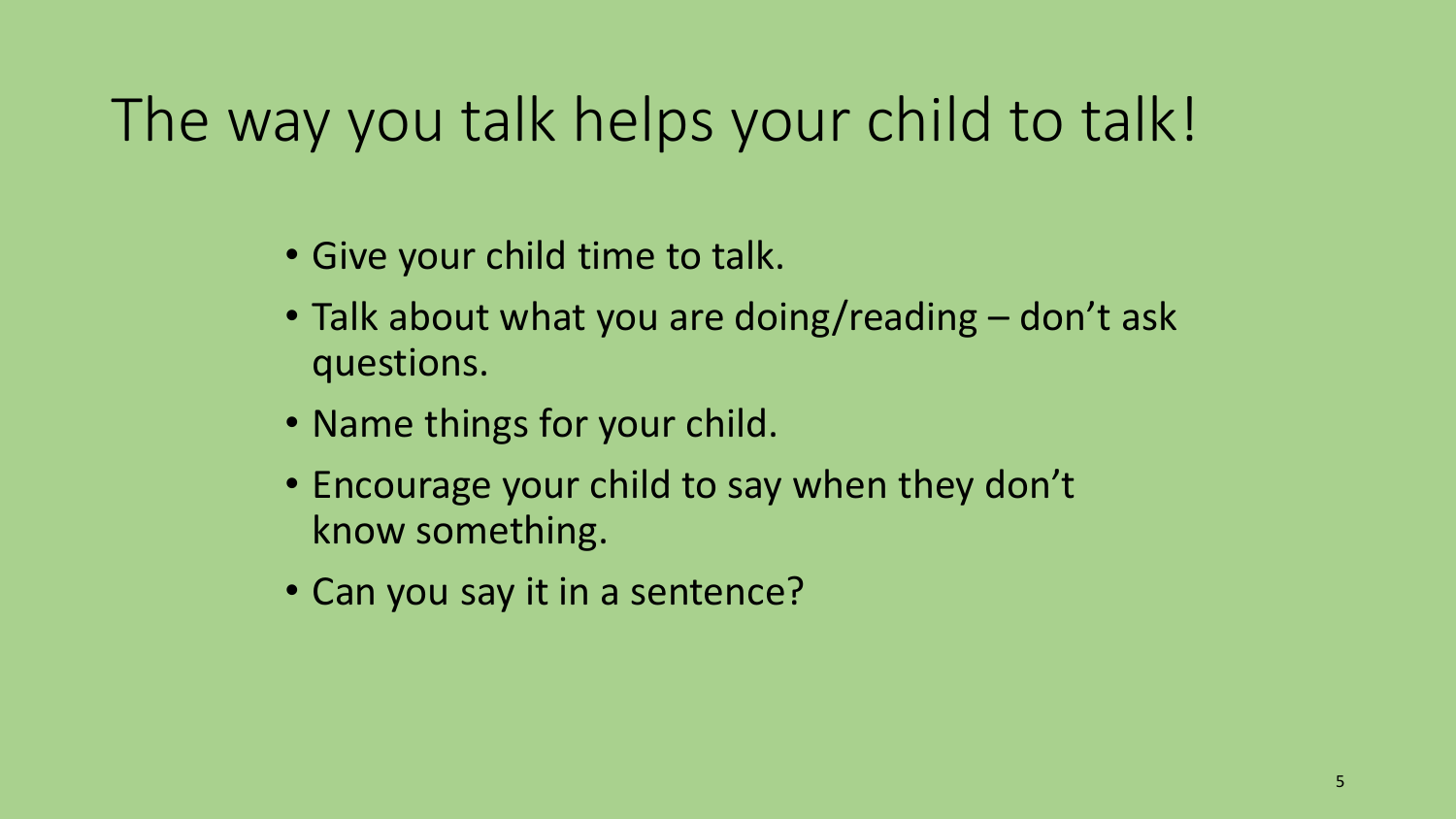# Have fun with words!

- Children learn best when they are having fun!
- Playing with words helps children to learn about words (no special equipment needed!)

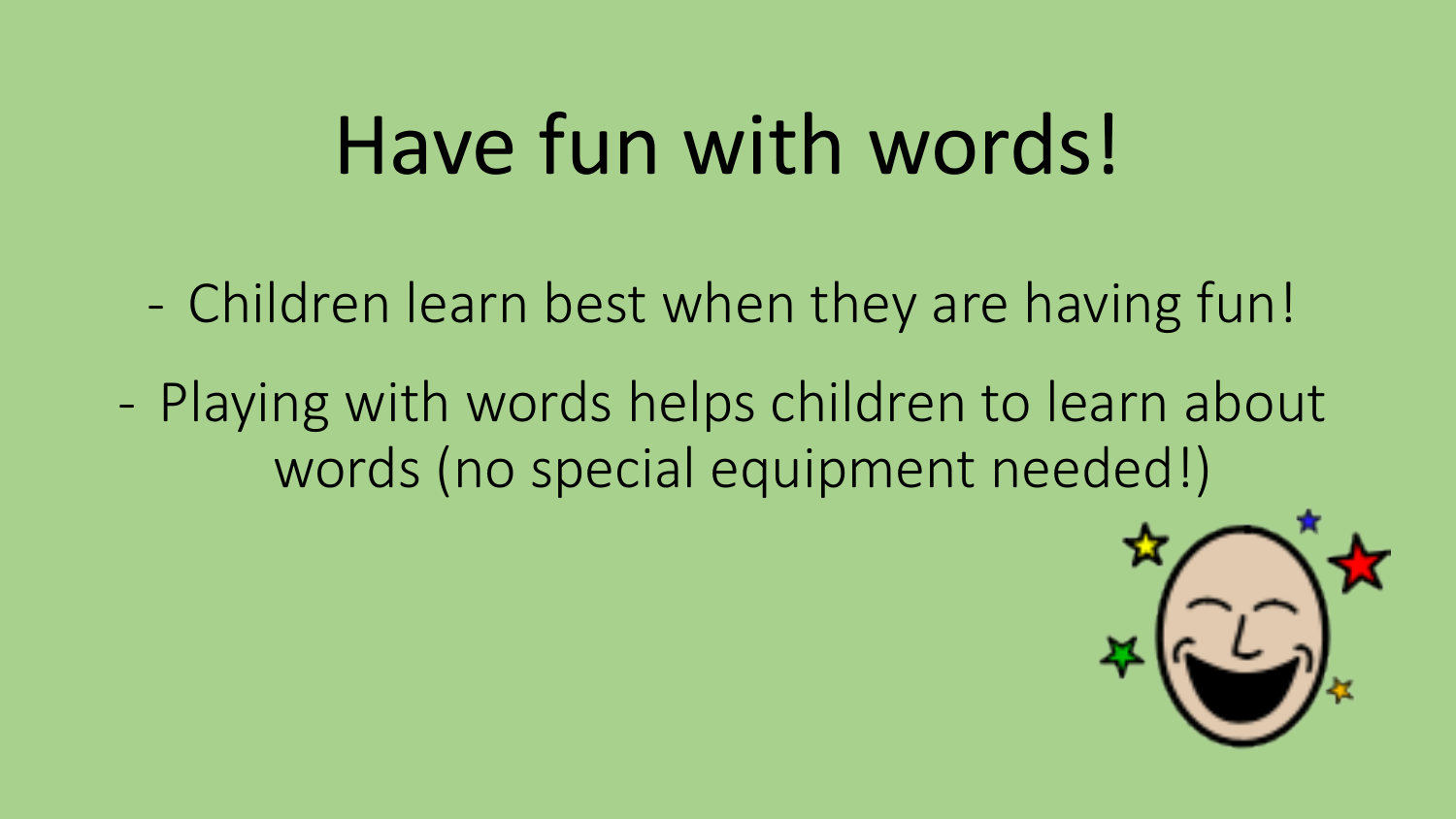# Everyday things you can do to support vocabulary:

- Have fun with words!
- It is about talking as much as reading and writing
- When talking about words, use comments more than questions.

Reading:

- Read to your child
- Talk about what you are reading.

Watching TV

- Set your child a task when watching TV. Can they come and tell you a word that they have heard? Can they tell you a word that they think you might not know? Ask them to describe a character from the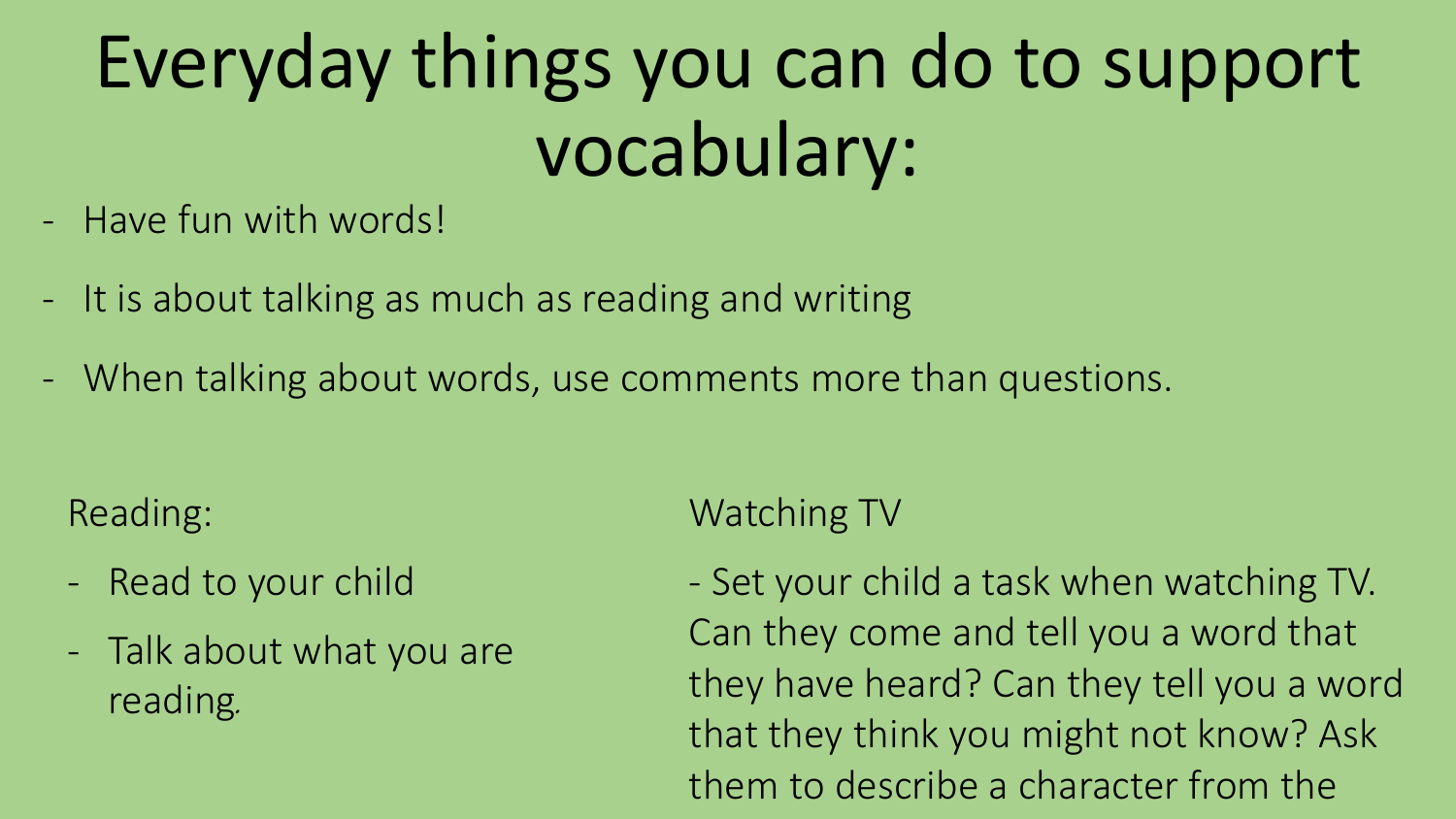### Talking Games

• Listening Games



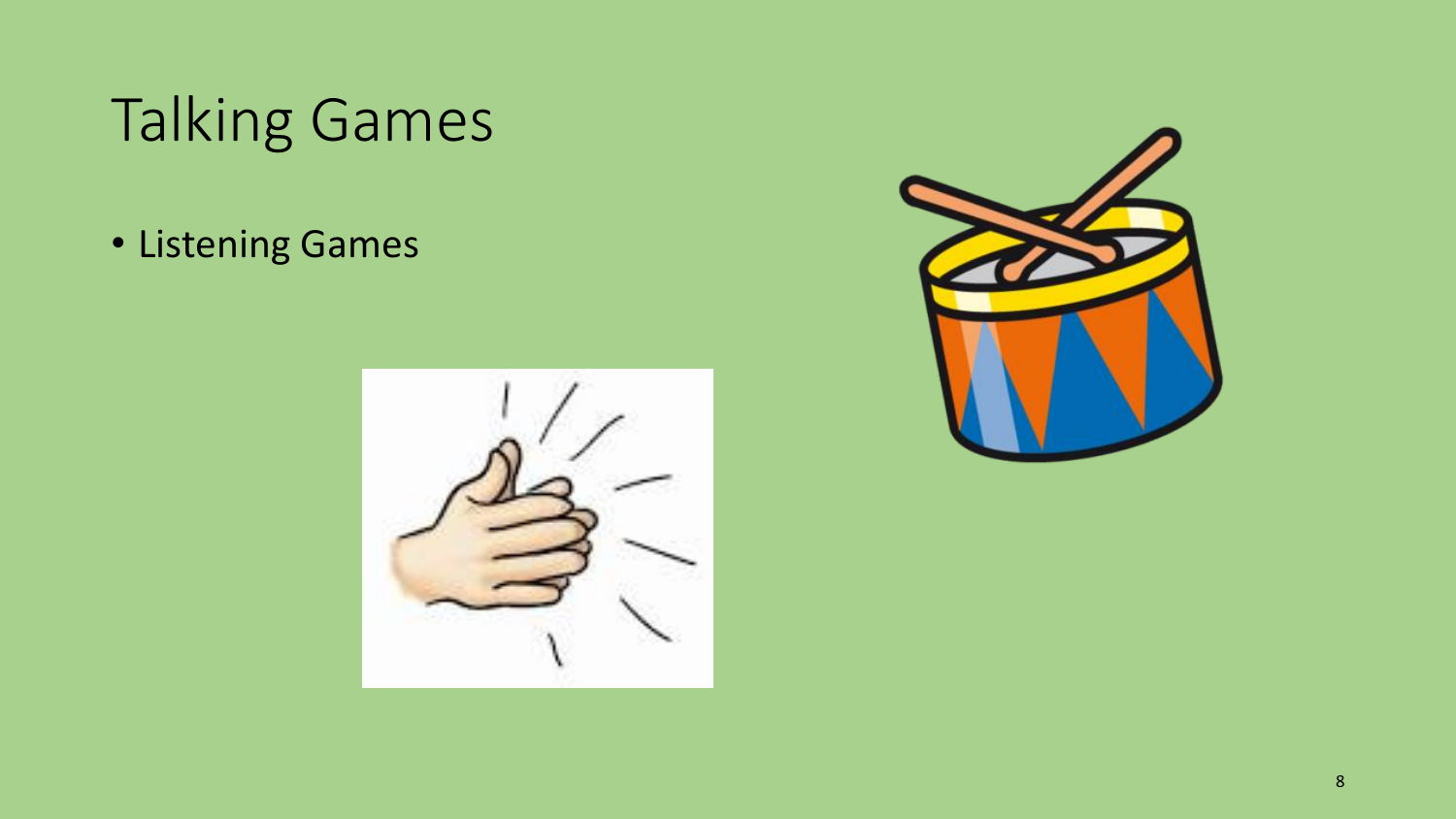### Talking Games

• Describing Games/Riddles

I'm thinking of something that are made of wool and you wear them on your hands when you're cold.



I have four legs and whiskers and I purr. What am I?

I am a soft yellow fruit with a skin that you peel. What am I?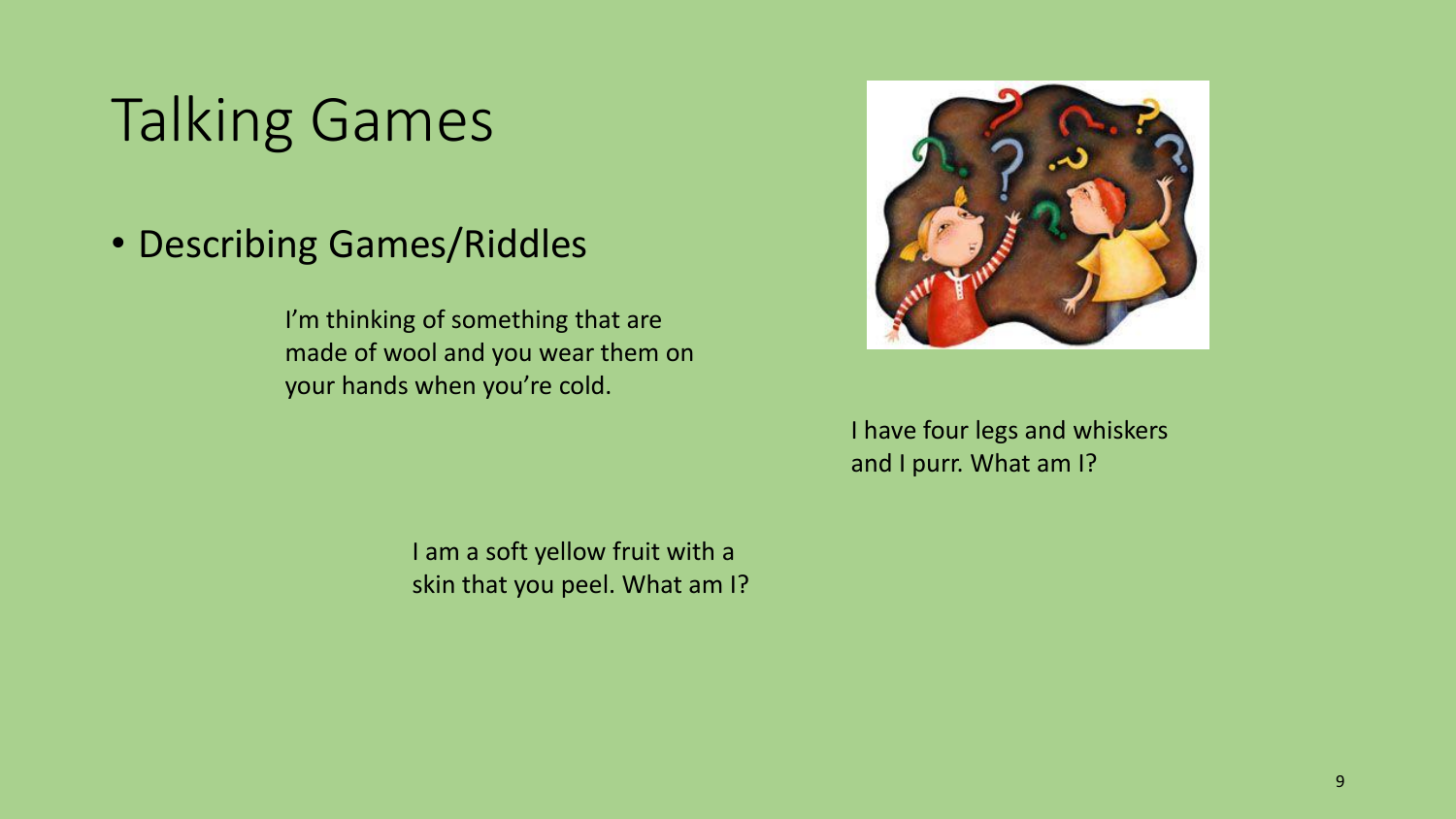### Talking Games

• Barrier Games

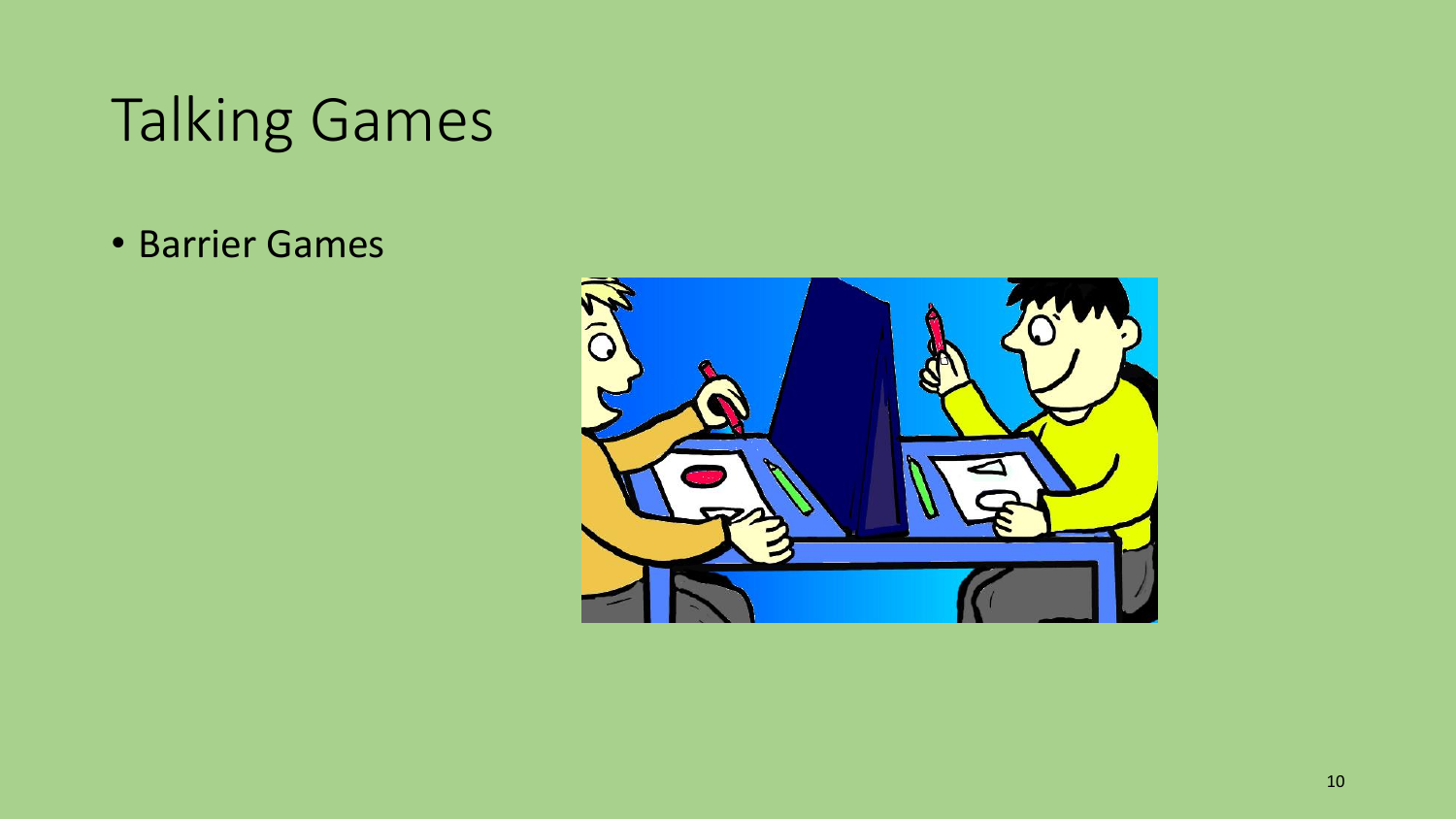# Fun with Words

#### Word Rounds

- Category
- Attribute
- Function
- Place
- Sound
- Syllable

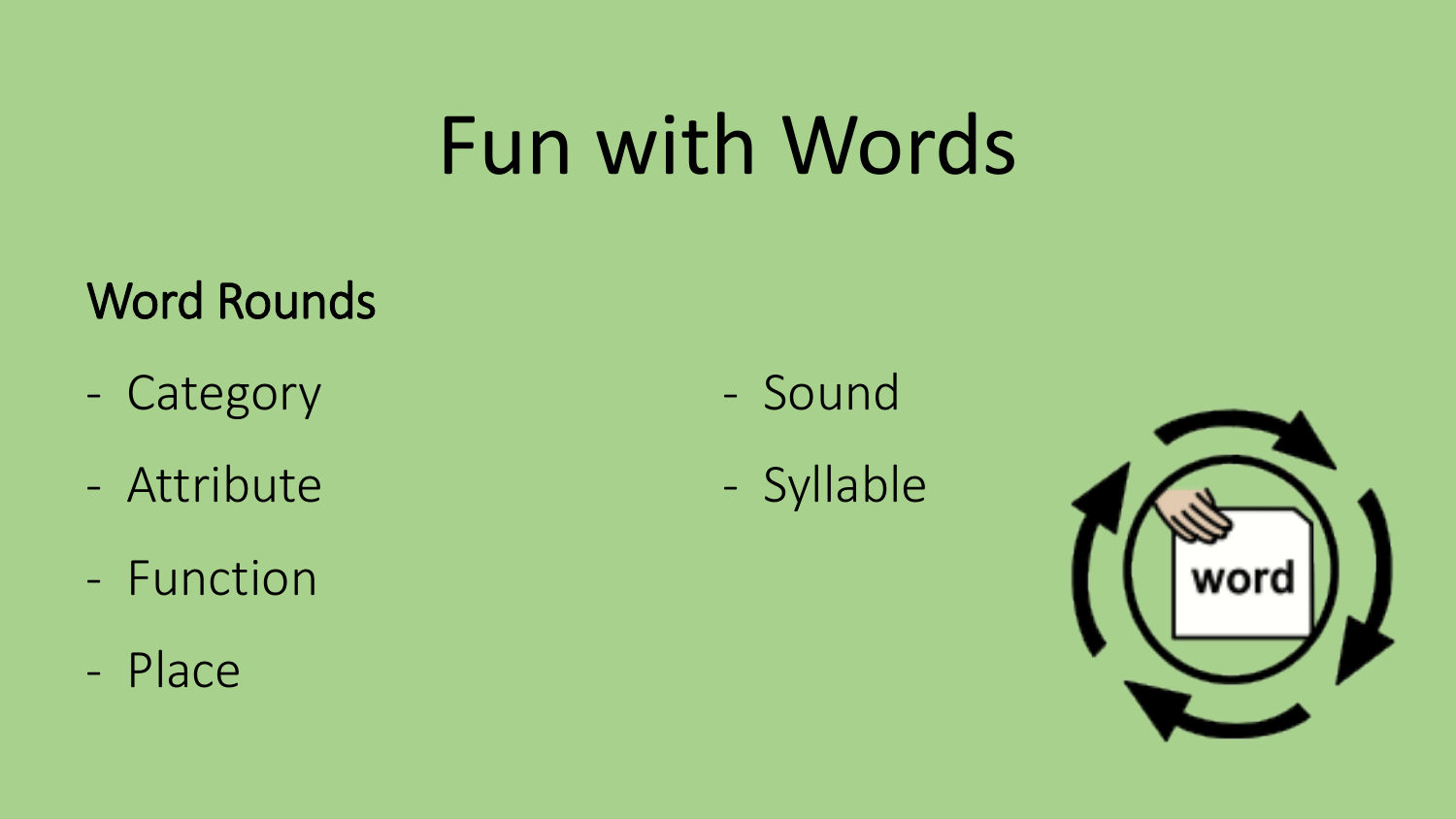# Fun with Words

#### 20 questions

- Think of an object
- Ask 20 questions
- Reply with yes, no, maybe

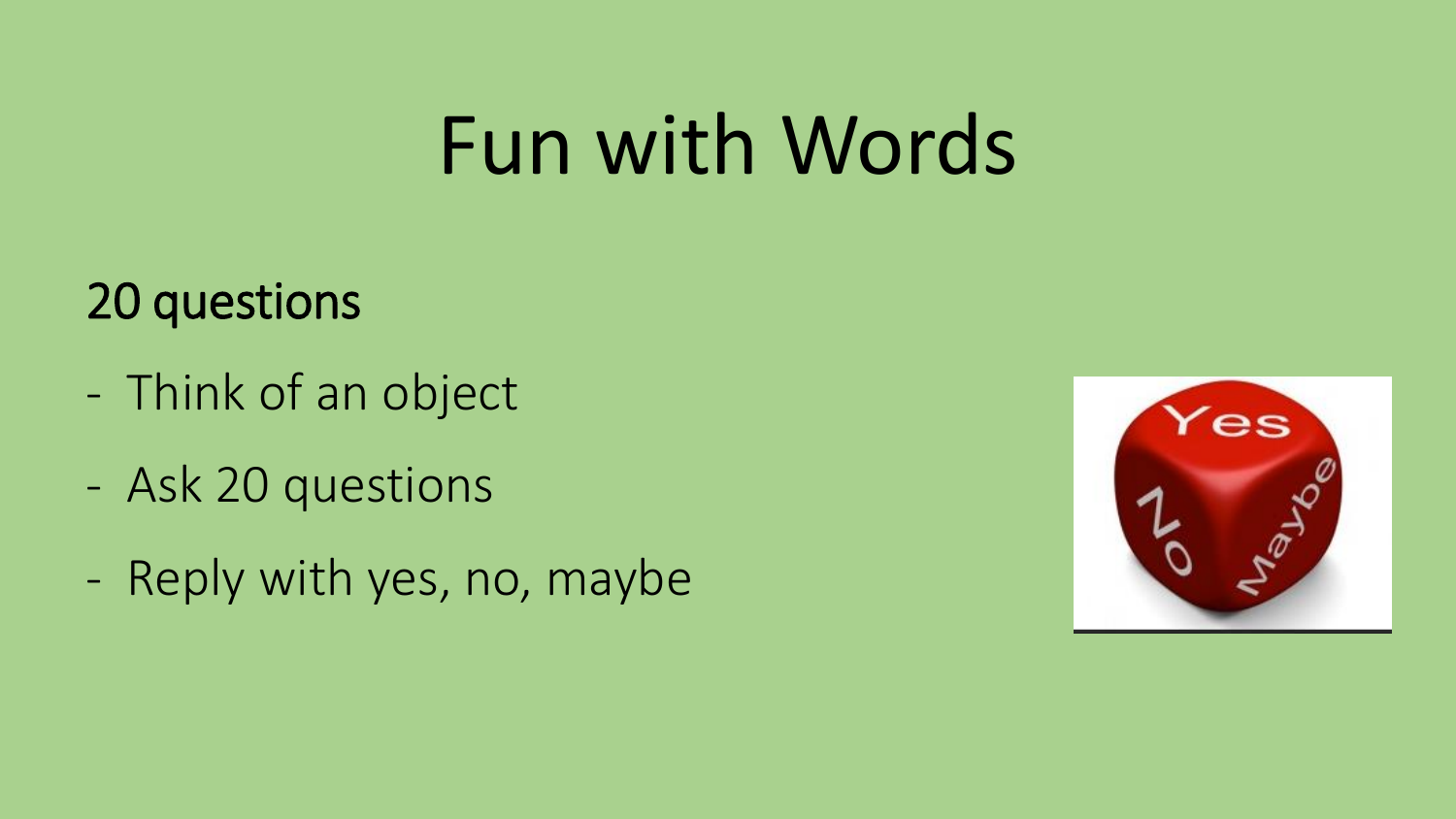# Fun with Words

#### Alphabet game

- Select a letter of the alphabet
- Game, profession and place





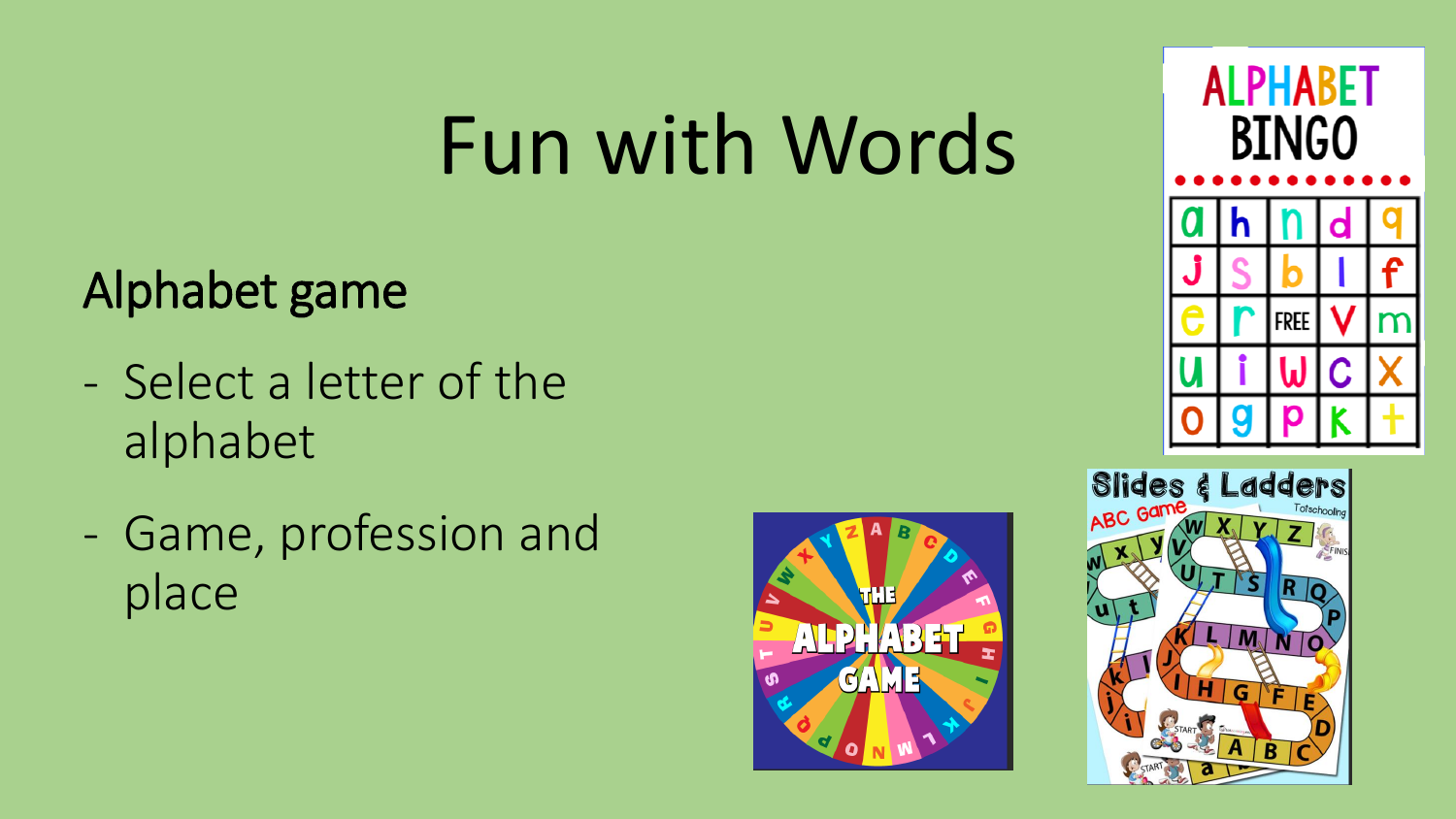### Any questions?

App – Vocab lab